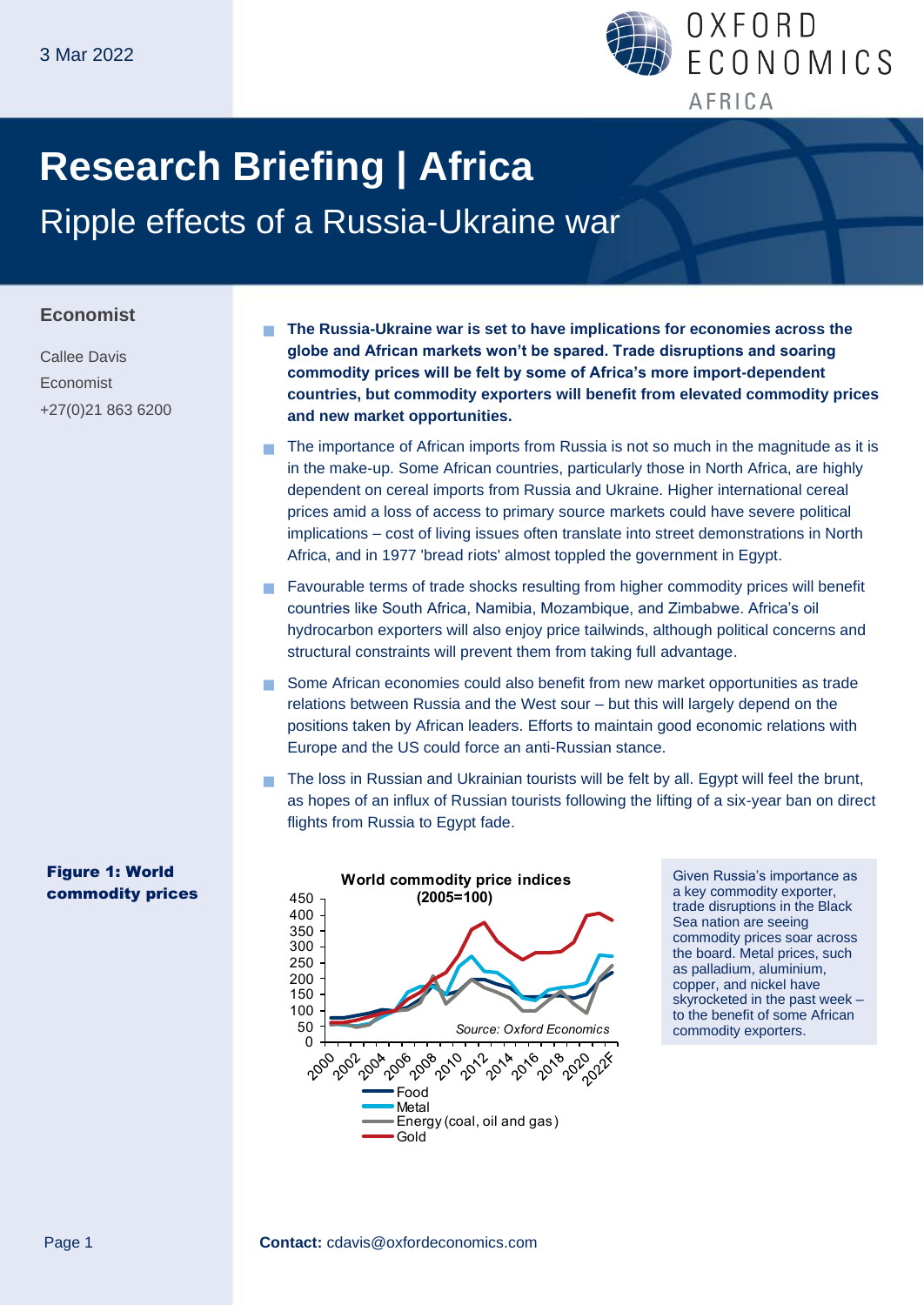## OXFORD ECONOMICS AFRICA

#### **Supply issues and rising prices**

As one of the world's largest exporters of agricultural products and metals, Russia is a major commodity market player. Hence, trade disruptions in the Black Sea nation since the start of the Russia-Ukraine war have seen prices of some key commodities skyrocket – and this may worsen in coming weeks as sanctions are intensified. This will bode ill for some of Africa's import-dependent countries, especially those where imports from Russia make up a significant share of total imports. These countries include Senegal, the North African countries (Egypt, Morocco, Algeria, and Tunisia), and then Nigeria and Tanzania.



Imports from Russia represent a significant share of total imports for some African countries. However, more important than the magnitude of trade is the make-up thereof, with essential goods forming a substantial share of imports from Russia.

Some of the key products imported from Russia to these African countries include cereals, mineral fuels, iron & steel, fertiliser, inorganic chemicals, wood, salt & sulphur, and fish. Many of these products are essential goods and will be at particular risk from supply chain disruptions and rising prices in coming weeks.



#### Figure 3: Imports from Russia by product type

Figure 2: Africa's imports from Russia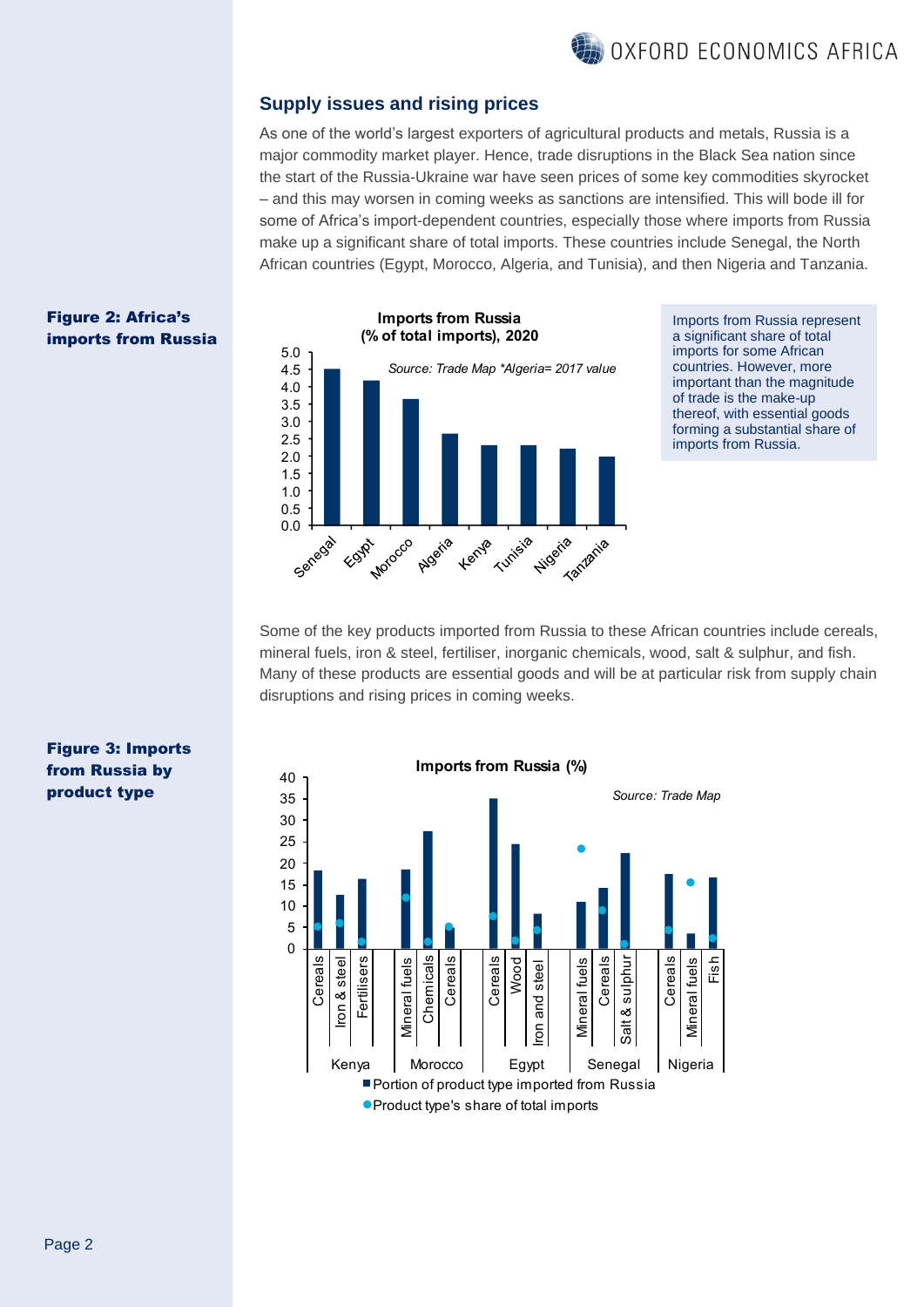

#### **Food stability is a particular concern in North Africa**

Disruptions in the cereal supply chain are a key concern for North African countries, such as Egypt, Morocco, and Tunisia, that rely on cereal imports from Russia and Ukraine to meet consumption demands. Together, cereal imports from Russia and Ukraine account for over 60% of Egypt's total cereal imports. This figure is also high at 46% for Tunisia, but slightly lower at 17% for Morocco. Tunisia is particularly reliant on cereal imports from Ukraine – accounting for over 43% of Tunisia's total cereal imports. Many African nations are net importers of cereals, and these countries will have to endure higher global cereal prices. Indeed, North Africa will have to come to terms with higher food prices while their primary sources of cereal essentially go offline.

#### Figure 4: Africa's cereal imports from Russia and Ukraine



Disruptions in the global cereal supply chain and subsequent soaring prices for the commodity are a serious threat to import-reliant countries, particularly those in North Africa. This comes at a time when cost-of-living issues are more prevalent political risk factors across the region.

The failure of Egypt's state grains buyer, the General Authority for Supply Commodities (GASC), to secure a purchase for an international wheat shipment in the last week, demonstrates the seriousness of the situation. The tender was cancelled as only three trading houses had participated, and most were not willing to cut prices. With countries reluctant to depart with their cereal stashes, against a backdrop of supply uncertainty and skyrocketing prices, food stability in import-reliant countries could come under serious threat. Further upward pressure on wheat prices also comes at a time when cost-of-living issues are becoming more prevalent political risk factors across the region – the Egyptian government has already tried and failed to scrap bread subsidies, and higher bread prices put into question the viability of scrapping them anytime soon.

#### **Commodity exporters to benefit from price tailwinds**

Africa's commodity exporters will benefit from higher commodity prices, especially those focussed on Russia's key exports, which include mineral fuels (oil, coals, and gas), precious and semi-precious metals & stones (gold, platinum, palladium, and diamonds) and non-precious metals (aluminium, copper, and nickel). These exports are being hit by economic sanctions, and Russia's ability to trade will be knocked further by the recent decision to exclude some Russian banks from the Society for Worldwide Interbank Financial Telecommunication (SWIFT), an international payment system. This will make it increasingly difficult for Russian traders to do business with the rest of the world, and their isolation will be exacerbated by the collapse of major sea, road, rail, and air routes into Russia. Some of the African countries set to benefit from surging oil and gas prices include fuel exporters Angola, Algeria, Nigeria, Libya, and Egypt, although not all will be [able](https://www.oxfordeconomics.com/my-oxford/publications/680214) to take full advantage of the situation. Precious and semi-precious metal & stone producers South Africa, Botswana, Zimbabwe, Tanzania, and Ghana will also benefit from rising palladium, gold, and diamond prices, while higher iron & steel, aluminium and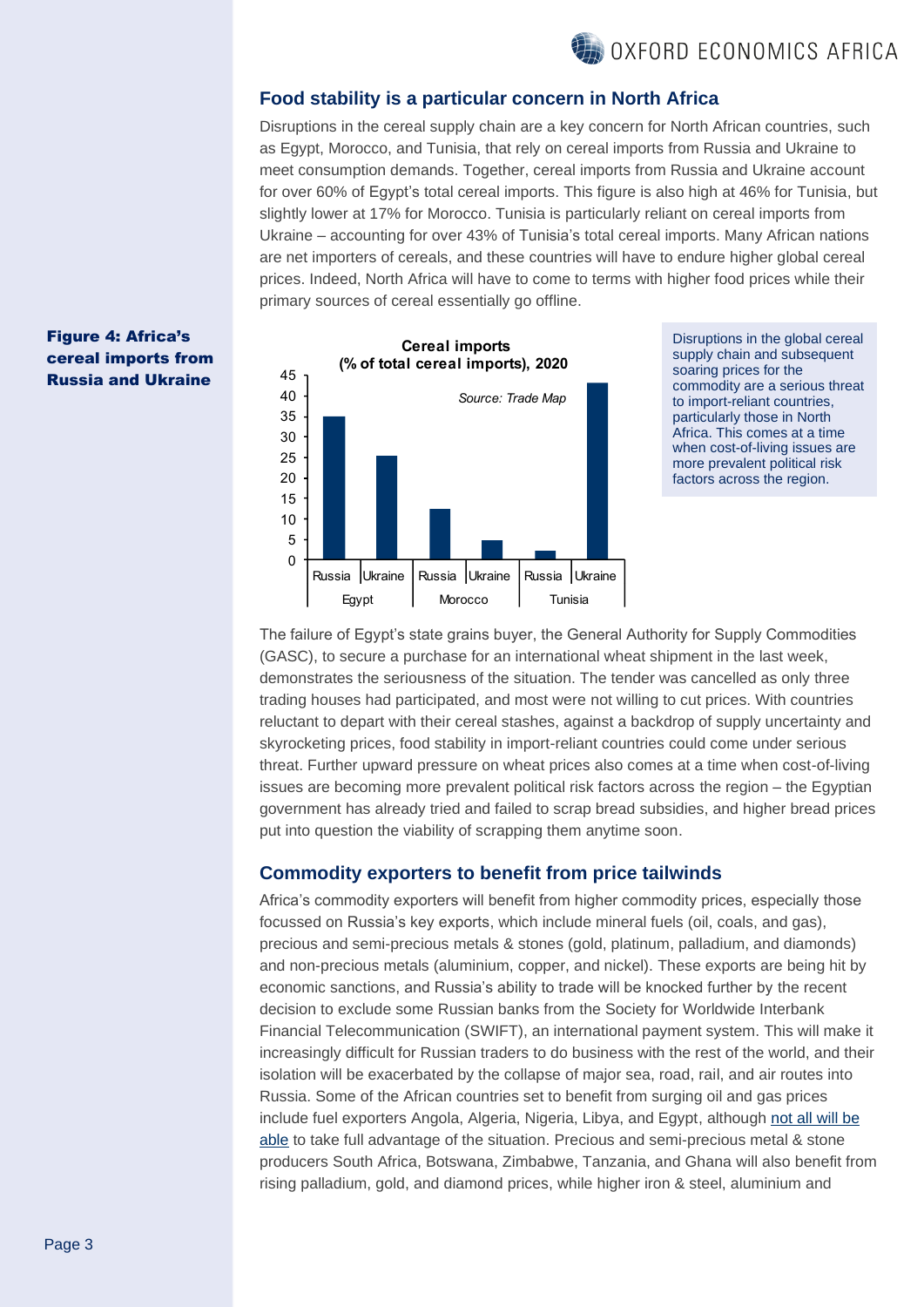

copper prices will be to the advantage of non-precious metal exporters Mozambique, South Africa, and Namibia. Trade profiles mean that most of these countries stand to gain on aggregate in an environment of higher commodity prices, and we currently expect many of these commodity prices to remain elevated for some time.

Figure 5: Exports of key African commodity producers



Some of Africa's commodit exporters will benefit from rising commodity prices, as Russian exports are hit by sanctions. Fuel exporters will profit from surging oil and gas prices, while higher precious, semi-precious and nonprecious metal prices will be to the advantage of countries that produce these commodities.

#### **Access to new markets?**

Exports to Russia account for less than 1% of total exports of most African countries, except for Egypt and Kenya where this figure is closer to 2%. But African exporters could benefit from new market opportunities, as the collapse in trade between Russia and the EU (and other nations that have implemented/plan to implement economic sanctions) creates a void. The collapse of trade routes into Russia, coupled with their exclusion from the international payment system will make it increasingly hard to do business with the country. As trade ties between Europe and Russia sour, however, new market opportunities could also open in Europe − a more viable option for many African commodity exporters that already have strong ties with the region. After China, the Netherlands, United Kingdom, and Germany are the main destinations for Russian exports. While hydrocarbons dominate Russian exports to these trade partners, other significant exports include cereals, iron & steel, copper, nickel, aluminium, fertilisers, precious stones, metals, and inorganic chemicals. Nevertheless, the ability to fill this trade void may be affected by the diplomatic stance African governments take. We think that African countries that have strong trade partnerships with Europe and the US will prioritise the protection of those interests, particularly in the face of a faltering Russian economy. That said, some African countries have seen a deepening in relations with Russia of late, particularly in West Africa, and these countries will be treading carefully.

#### Figure 6: Africa's top petroleum gas exporters

#### **Petroleum gas exports** (% of exports), 2020



Algeria's state energy firm Sonatrach has said that it is ready to ramp up gas supply to Europe from its surplus via the Transmed pipeline, but only after it has met domestic needs. Other African countries eyeing EU gas opportunities include Nigeria, Egypt, and Mozambique. But political instability, infrastructural deficiencies and corruption complicate the prospects of becoming a key gas supplier to Europe.